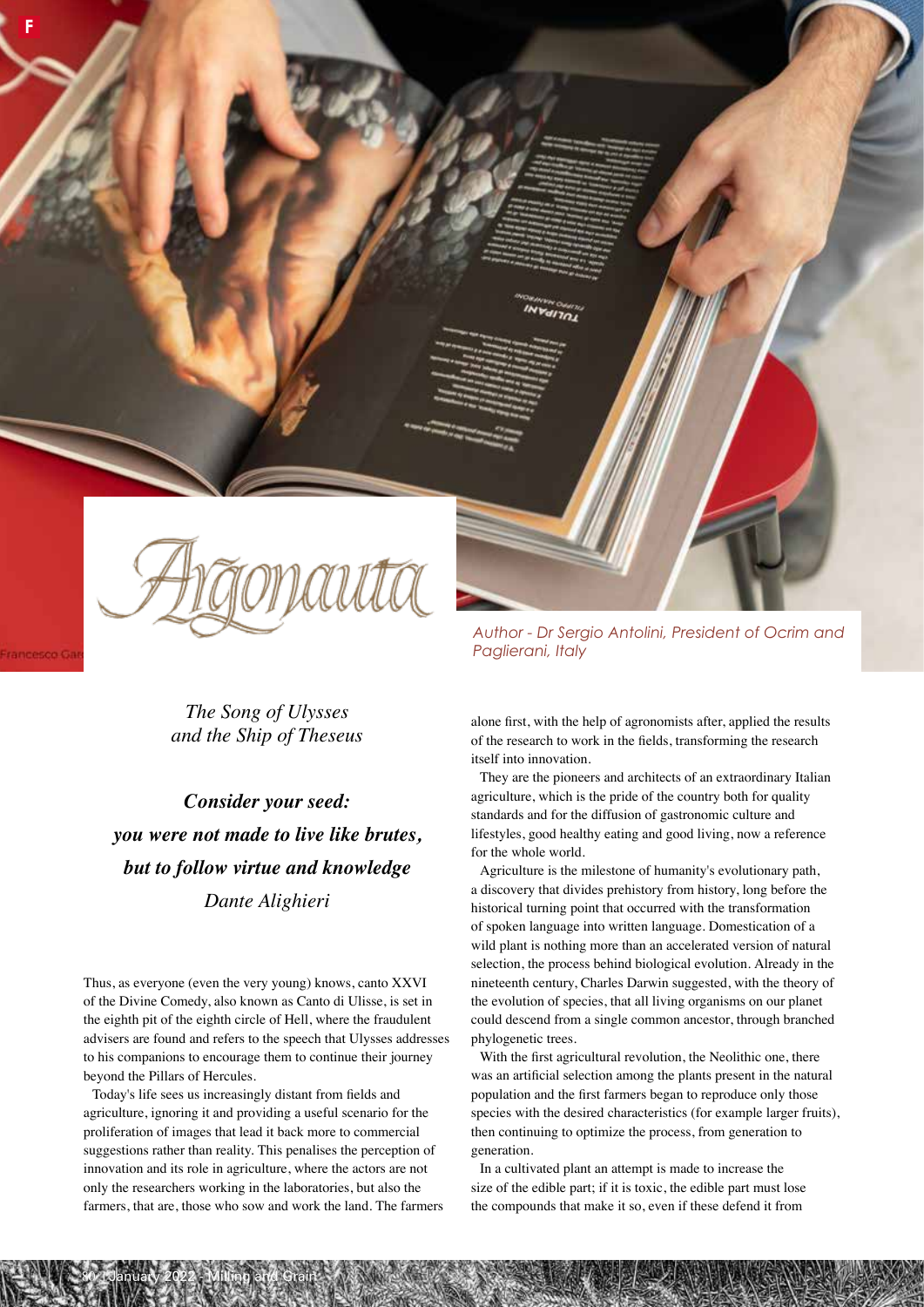

herbivores or rodents.

The plant with edible seeds must not even disperse them, otherwise it would be too difficult to collect them, thus allowing the grains of wheat to no longer fall from the ear.

The seeds must all germinate together, rather than at different times, as is the case in wild varieties of the same plants. And it could go on and on.

Such an improving transformation was very slow, being the result of observation, intuition, luck and above all patience, since it was still unknown how the transmission of hereditary characteristics from one generation to another took place.

With the passage of time, genetically new plants were generated, often almost impossible to identify for those who knew only their respective wild ancestors. Domesticated plants thus become totally dependent on humans, often to the point of not surviving without the farmer's care. The plants are then exported to new regions, where the climate, the soil, the temperature, the length of the day, the parasites are different.

The trend towards demographic increase with the consequent need to increase the volumes of food, the slow change of the climate, the need to fight the new parasites capable of overcoming the defenses of the plants, require the development of new agricultural

technologies, such as a plow, to modify the structure of the soil, or irrigation, to increase the availability of water.

The second agriculture revolution starts in 1900, with the work rediscovery of a Bohemian monk, Gregor Mendel who, in the mid-19th century, following the transmission of some characters in pea plants, had identified the laws that regulate the transmission of hereditary genetic traits.

In a few years a new science was born, genetics, which formulated the concept of gene, the simplest unit of the hereditary patrimony of every organism, to then discover its location in the chromosomes contained in the cell nucleus.

The task then passes from farmers to scientists, and genetic improvement no longer takes place in the fields, but in agronomic research centers, where hundreds of varieties from all over the world are collected and studied.

The results no longer remain isolated, but are published and quickly disseminated, making them available and usable for everyone.

The speed of genetic improvement of cultivated plants begins to increase.

Agricultural geneticists can finally produce new varieties in a targeted way, by coupling types that have useful characters, perhaps coming from different continents, trying to ensure that these characters are found united in the progeny.

The search and collection of wild ancestors cultivated plants begins, as well as archaic and isolated varieties, still carriers of useful genes, enhancing the great genetic diversity created over the centuries by farmers.

New artificial hybridisation techniques are added to the selection and targeted crossing, which allows the genes to transfer not only between varieties of the same species, but also between some different, closely related species.

Furthermore, substances or radiations capable of producing new mutations in the genetic heritage of plants are used.

Some varieties of durum wheat, with which pasta is made today, have been obtained using parents produced in this way.

Profound changes in agronomic techniques are added to the improvement of the selection and crossing methods.

With their characteristics, the new varieties are now integrated into a highly mechanised agriculture based on the systematic use of fertilisers and pesticides.

This second turning point in the history of agriculture culminated with the Green Revolution, between the 1960s and 1980s, when crop yields increased dramatically.

The benefits are immense and much of the world's population is freed from the nightmare of hunger, but with the risk of seeing the hundreds of less productive varieties disappear, as well as the assortments of genes that could one day come in handy.

Precisely in the years in which the Green Revolution achieved its triumphs, molecular biology in the laboratories began to know more and more about DNA and to use the molecular mechanisms underlying the conservation, transmission and expression of genetic characters.

The possibilities of the Neolithic Revolution (selection) and the Green Revolution (selection and crossing) are joined by two others: the ability to 'see' characters, previously invisible, through studying the basic sequence in the DNA molecules and the ability to 'Transfer' single genes in a targeted way, between varieties of both the same and different species.

Genetic engineering becomes the new technique used to modify plants and, like any new technology, could reveal unforeseen and unwanted consequences.

Thanks to this awareness, rigorous safety tests have been developed before the new 'engineered' varieties are placed on the market.

We are facing the third agricultural revolution.

… It is said that the wooden ship on which the Greek hero Theseus travelled was kept intact over the years, replacing the parts that gradually deteriorated. Although the ship kept exactly its original shape, it was replaced in all its components, but it remained 'the ship of Theseus.'

Was the ship of Theseus preserved or not?

Modified in its substance, but without affecting its form, is it still exactly the same entity or does it only resemble it?

'Moving from a precise place of departure to an equally precise point of arrival': so any dictionary of the Italian language defines the term 'travel.'

The Greek correspondent is 'nostos' which originates the word 'nostalgia', therefore pain, lack.

However, the journey should not be understood only as something concrete and realistic, but also in the symbolic meaning of desire, tension of knowledge and research.

The itinerary of Ulysses therefore does not consist only in reaching a final port, his native Ithaca, but in overcoming a thousand trials and dangers, enduring natural adversities with tenacity, shrewdness circumventing difficult unexpected events, the audacity in crossing the sphere of the knowable, as well as physical strength.

Milling and Grain - January 2022 / 81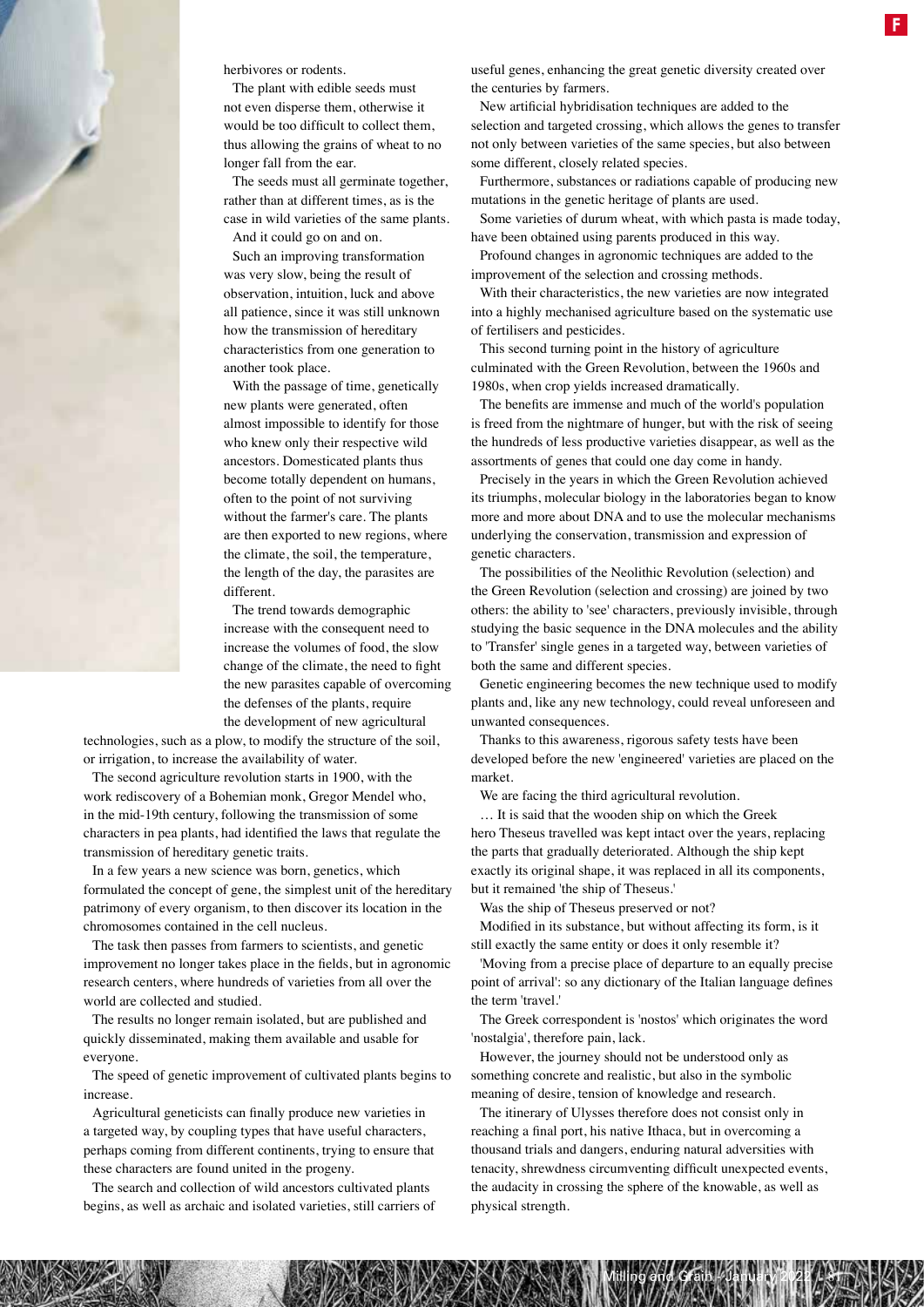

## **Ulysses**

### **Alessandro La Motta**

It is an almost archaeological and highly poetic approach at the same time that distinguishes Alessandro La Motta's modus operandi. Looking at the past as a means of understanding and understanding our present in a profound way, through the beauty and grandeur of what has been. His sculptures speak of distant worlds, in which we have firm roots.

Heroes and divinities capable of enduring terrible battles, privations and long journeys, but are not afraid to show their weaknesses by placing us in front of the limits of their humanity and consequently of ours. Figures that become the mirror of who we are and create echoes that resonate in our deepest part. In this work the artist brings us to the presence of Odysseus, the hero who most of all embodies shrewdness and intelligence, the one whom Athena calls "the best of all mortals for advice and word."

Even the way in which the material is worked, in that continuous ripple of its surface on which the light breaks creating multiple reflections, ideally seems to want to confirm the storytelling skills of the hero who in the end, after years, will be able to return home.

By finally making that return Odysseus, after having overcome trials and dangers and having shown such audacity as to go beyond the sphere of the knowable, will be able to reunite, return to his beloved wife, astute and prudent like him, finally calming that pain and absence that accompanied him throughout his journey.

82 | January 2022 - Milling and Grain

*From Eschilo to Copernico*

# *Prometheus chained to*

*"dominator et possessor mundi"*



Born in 596 BC, fifth ruler of the Mermnadi Dynasty, Croesus, after the death of his father, King Aliatte II, had a brief struggle with his half-brother Pantaleone. While Aliatte had had Croesus by a Carian woman, Pantaleone was the son of an inhabitant of Ionia. In the fight against his brother, a man with an unspecified name, but very rich, sided in favor of Pantaleone, whose goods were then brought as offerings by Croesus to various temples.

The father of historiography, Herodotus, tells of the arrival of Solon, a well-known sage, at the court of Croesus.

"Athenian guest, your fame has reached our ears, which is great because of your wisdom and because of your travels, since for the sake of knowledge you have visited much of the world: therefore, now a great desire has taken me to ask you if you've ever met someone who was truly the happiest of all," Croesus asked, expecting to be mentioned.

Solon, the Athenian host, avoiding adulation but expressing himself truthfully, gave two answers that did not please King Croesus, sure that he was the happiest man in the world.

For his arrogance, Croesus suffered the revenge of the Gods and after a few days, he had a revealing dream: Atis, the most indomitable of his two sons, would die hit by an iron tip.

King Croesus, on awakening, dismayed, decided to prevent his son from participating in any war, confiding through marriage to keep him within the home walls away from any danger.

The story tells of a great boar that destroyed the crops of the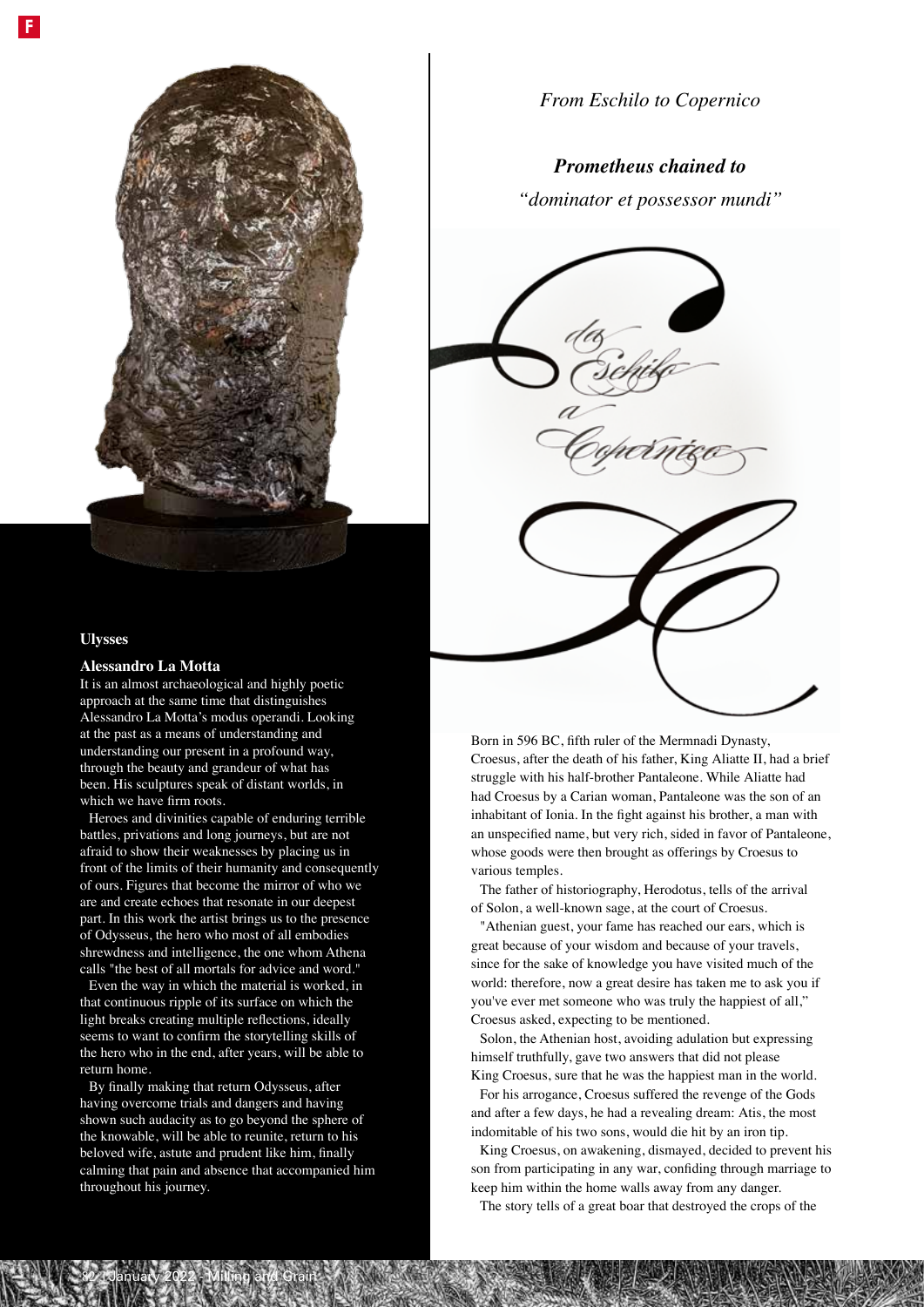kingdom and that escaped any hunting activity.

The exhausted servants urged King Croesus to organise a hunting trip with his worthy men, led by his son Atis.

Croesus, still mindful of the dream, denied it, inducing Atis to respond: "Father, once for us the noblest aspiration consisted in deserving glory in war or hunting, but now you forbid me both activities; you certainly did not see any sign of cowardice or fear in me. With what face now may I show myself among the people? What opinion will the citizens have of me, and my wife, who has just married me?"

King Croesus then confesses the dream, and Atis replies: "I understand you, father, and I understand the precautions you have towards me after such a dream. But a detail of this dream has escaped you and it is right that I point it out to you. From your story it appears that the dream announced my death caused by

an iron tip: and which hands does a boar have? What iron tip can you be afraid of? (...) Let me go."

Croesus then gave in, but he called Adrastus, son of Gordio and nephew of King Midas (a king known for his ability to transform into gold any object given to him by Dionysus) for help, occasionally a guest of the kingdom, as he was expelled by his family for the accidental killing of his brother.

Reminding him of how great a benefactor he had been, he ordered him: "You are indebted to me for equal favors; I want you to watch over my son who is leaving for a hunting trip."

Adrastus grudgingly accepted: "Sovereign, if you didn't ask me, I would never participate in such an undertaking, because it is not decent for me, with the misfortune I have had, to accompany young people of my age with a happy life.

"But now, since you are pushing me and towards you I must



## **Family**

### **Luca Giovagnoli**

In this work Luca Giovagnoli creates a family portrait by transporting the observer into an ancient temporal dimension, in which recollection and memory play a fundamental role, and bringing attention back to a reality where family rules and roles were defined by conventions which were also certainties.

A mental and physical order that the same spatial layout and the disposition of the characters seem to confirm.

As usual, the artist starting from a real image recreates it on the pictorial surface transfiguring it according to his personal poetic language, in which the brushstrokes give life to new figures and new stories that ask to be told and remembered.

Furthermore, in this painting Giovagnoli through the use of a mixed technique, thanks to the use of powders in the pictorial substance, gives the work a suggestive, warm and enveloping materiality, which leads back to the peasant world and its land.

**A triangle where the hypotenuse is the species and the height is the self.**

**The conflict between the subjectivity of the self, where wisdom is the goal,** 

**and the subjectivity of the species, where the cycle is the essential end.**

**The conflict between kuklos and timoscope, between the Greek theory "no man and no God made" and the Christian one.**

Milling and Grain - January 2022 / 83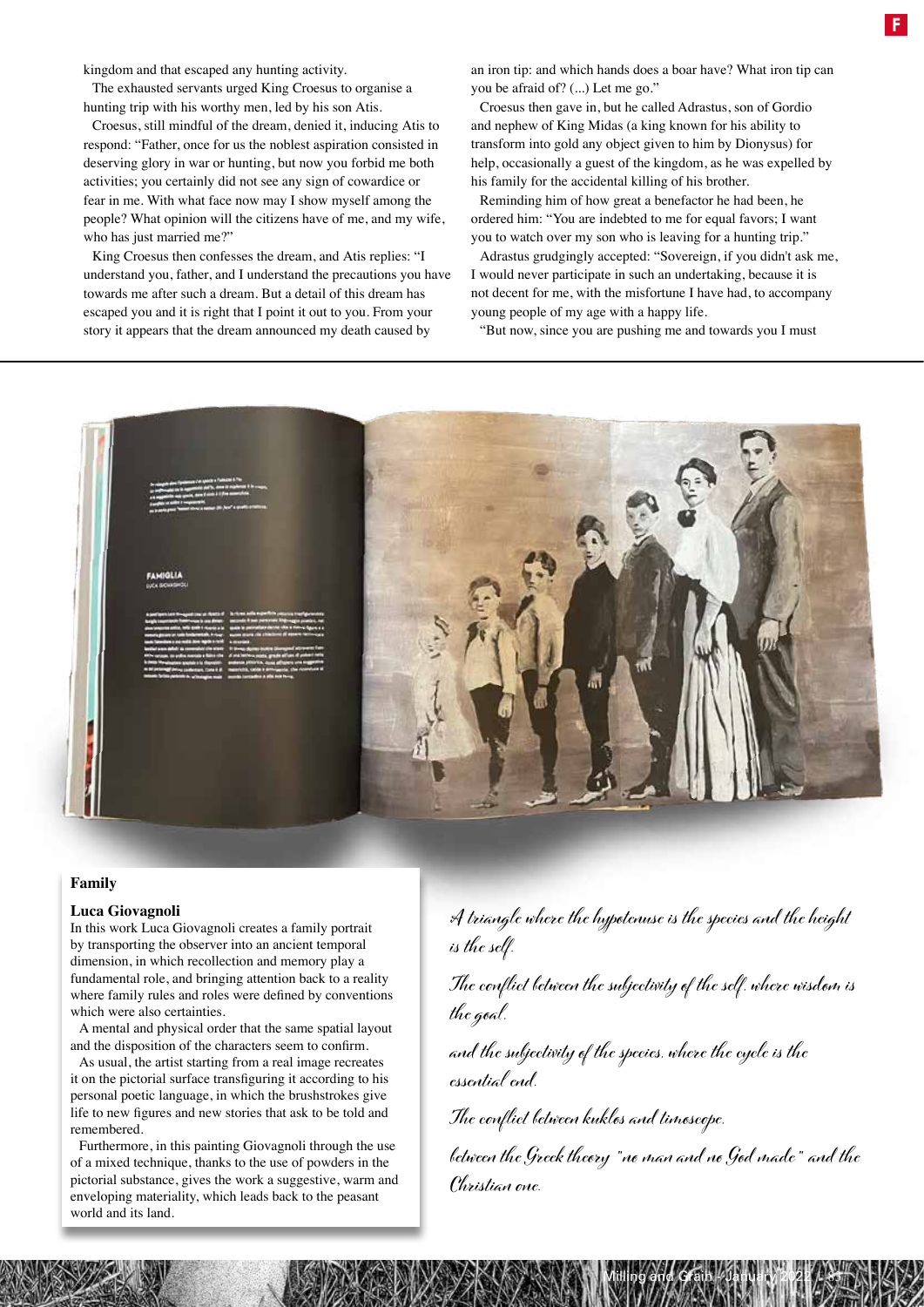show myself courteous, indebted as I am to enormous favours, now I am willing to do so; your son, whom you entrust to my supervision, as far as I'm concerned, you can expect him to return safe and sound."

The expedition, however, had an inauspicious outcome. On Mount Olympus the hunters found the wild boar and after having it surrounded, they tried to shoot it down by throwing their javelins. In an attempt to hit the boar, Adrastus's javelin missed him, hitting the son of Croesus, who, pierced by the tip, proved the prophetic accuracy of the dream.

Prostrated by disaster, King Croesus angrily invoked Zeus as the Purifier of his own home for what he had suffered at the hands of his host, having welcomed him into his home and giving food, without knowing it, to his son's killer, and as a friendship Protector, having sent the same as defender.

Adrastus, standing in front of the corpse, handed himself over to Croesus, holding out his hands, inviting to immolate him on his son's body.

Croesus, despite the great pain for the misfortune that fell on his family, seeing this, felt compassion for Adrastus and said: "I already have every satisfaction on your part since you yourself assign death as a punishment. You are not to blame for this disaster if not because you were an involuntary instrument; perhaps the person responsible is a god, who some time ago announced what would happen to me."

King Croesus gave Atis a worthy burial,

while Adrastus, recognizing that he was the most wretched man in the world, waited for everyone to leave the tomb and there, right on the tomb, he took his own life.

But Creso is also the cultivar (Triticum Durum) that obtained with genetic improvement, with hybridisation and subsequent selection, the result of Italian research.

First Neolithic Revolution, then Green Revolution up to genetic engineering with today's Mutagenesis, Transgenesis and Cisgenesis.

Creso comes from the crossing of a wheat between hard and soft grains, between a Mexican and Italian variety, the Cappelli, with a mutant line induced by a combined irradiation of neutrons and gamma rays.

The dwarfed size of 70 centimetres, compared to the durum wheat existing at the time, made the cultivar resistant to lodging and with harvest yields much higher than those of the previously cultivated Italian cultivars.

Much of the world production of durum wheat is obtained from cultivars derived from Croesus, although it has been suspected, without any foundation, of being the cause of an increase in cases of celiac disease due to its gluten content which is said to be higher than normal.

These are unsubstantiated allegations and not supported by scientific research; furthermore, the quantity of gluten in Croesus is not different from that of several other varieties of wheat.

Genetic modification is not a modern invention, but it is as old as agriculture, with the only difference that compared to 10,000 years ago, the ability to apply it has improved, becoming more precise and faster; in the past selection was only done by farmers, very slow and limited to the mutations that occurred locally.

Some farmers, and the general population, reject genetically engineered plants, fearful that allergy-causing substances, as well as invasive, herbicide-resistant 'super weeds' may be produced in a plant.

Unfortunately, the commitments are still based on emotions and

84 | January 2022 - Milling and Grain

on not knowing.

Absolutely avoiding any criticism or suggestion to univocal conclusions on this regard, I consider this task to be managed by other offices.

Are men able to upset nature, Aeschylus asks himself in the tragedy Prometheus in chains?

Prometheus, friend of men, is the one who gives them the technique and tools such as fire or calculation skills, making them masters of their mind rather than defenceless.

The love for knowledge, the meaning of the word philosophy in Greek, pushes the first Greek philosophers to speculate on reality and the Universe then express themselves regarding nature, calling it immutable by inscribing man in it, without the right of domination, but with the advantage of drawing from nature the laws to use its multiple properties, founding cities and governing the soul.

"Don't think little man that this universe was created for you. You will be right if you adjust to universal harmony." (Plato)

"No man and no god did. It has always been and always will be." (Heraclitus)

In the Jewish culture first, and then in the Christian one, nature does not however have the immutable background that there is 'no man and no God made', but nature is God's creature and as such is not regulated by necessity, it is not regulated by immutable laws, but depends on the will of who created it, who delivered it to the will of man, Adam, under the seal of dominion.

God said to Adam "... you will rule over the animals of the earth, over the fish of the waters, over the birds of the sky." (Genesis)

We are around 1470 when Pico della Mirandola, with his De hominis dignitate, reconfirms it, placing the human being at the centre of the universe.

'Already the Supreme Father, God the Creator had fashioned ... this abode of the world as it appears to us ... . But once the work was completed, the Artist wanted there to be someone capable of grasping the reason for such a great work, of loving its beauty, of admiring its vastness.'

Giacomo Leopardi in 1824, on the contrary, with his Nature Dialogue and an Icelandic, concludes, with his cosmic pessimism, that nature is exclusively oriented to the mechanism of the existence repetition, without the happiness of individuals being satisfied, underlining the expression of nature that aims only at its conservation.

A materialist and mechanistic vision of nature cancels any hypothesis of anthropocentrism, which sees man as the ultimate creation goal, opposing the idea that the universe was generated and exists as a function of man.

And the question that arises is: 'Is the technique stronger or is the necessity that binds nature to its laws stronger?'

While the question is nonsense according to the Christian thesis, to which the technique is inscribed in the program of domination, but according to Sophocles 'the plow splits the earth, but then the earth is reassembled.'

The Greek and Christian theories, compared to the position of man towards nature, are distant and incompatible and become more complicated with Galileo, Copernicus, Descartes and Bacon, when in the 17th century modern science was born with the Copernican revolution which changed substantially the vision of nature.

Science now becomes the third element that looks at the